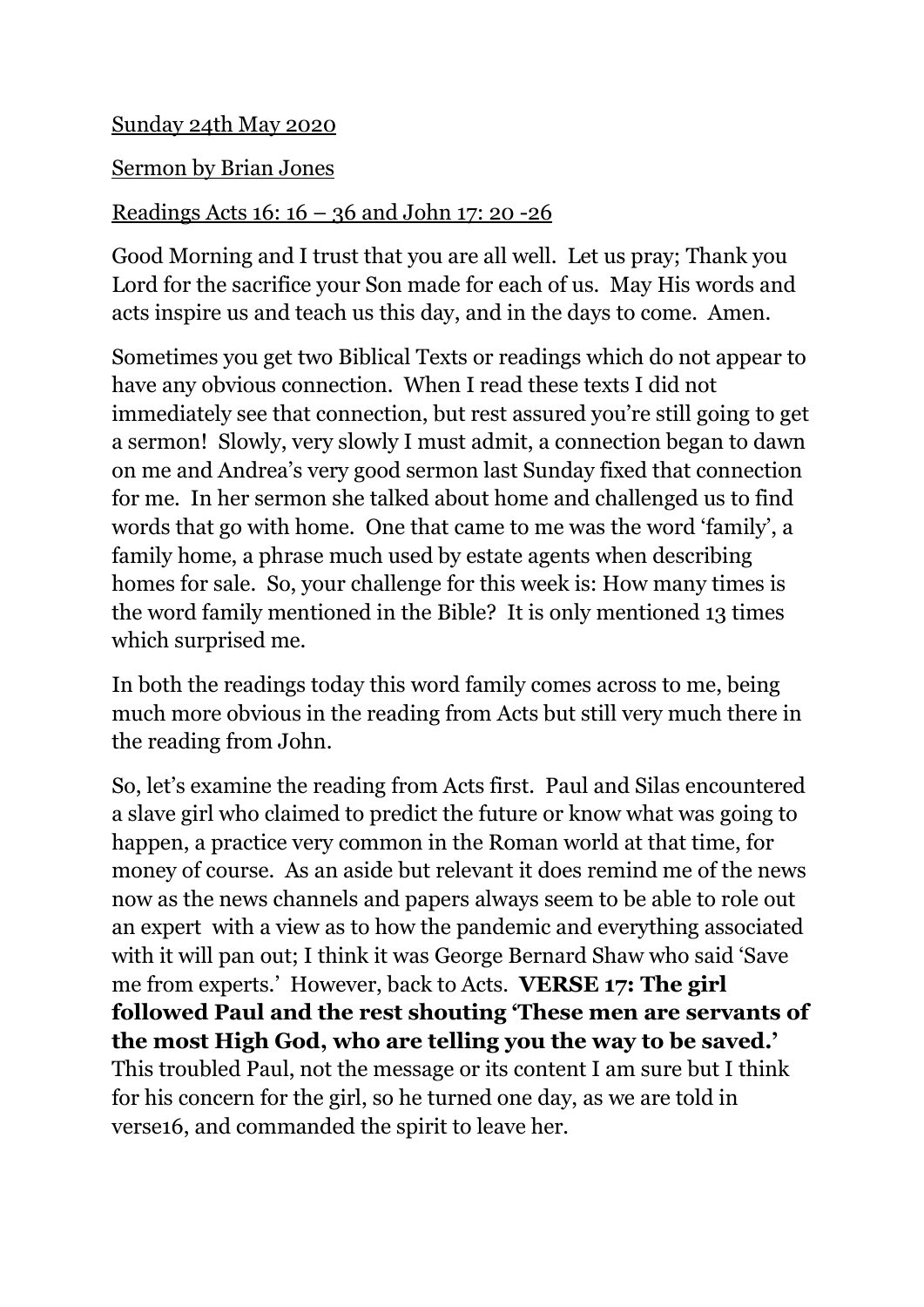Naturally the girl's owners weren't pleased and they had Paul and Silas arrested and thrown into prison and chained, with the jailer told to keep a close eye on them. What did Paul and Silas do? They prayed and sang hymns which the other prisoners listened to. Then an earthquake and all the doors of the prison were thrown open and all the prisoners chains undone. When the jailer saw this, he went to kill himself as he thought they had all escaped but Paul shouted 'don't harm yourself, we're all here.' The jailer asked what he must do to be saved to which Paul and Silas replied **'BELIEVE IN THE LORD JESUS AND YOU WILL BE SAVED – YOU AND YOUR FAMILY.'** The jailer took them home and he and his family were baptised and they believed in God and were filled with joy. Family, a whole family, converted to God and saved just as we and our families are.

The first time I spoke on this text was at a Service in Rochester prison and to a man all the prisoners and some officers said they would have done a runner if the doors were open. I did, of course, explain what the meaning of the text was; that God and His Son Jesus Christ can save them and release them from their chains or past lives through prayer. This is the same for us all and anyone else that perhaps we can help to find God and a new life through Jesus, just as the jailer and his family did and like them become part of Gods family.

In the reading from John Jesus prays not only for His disciples and followers at the time, He is praying for you and me in this world today. **VERSE 20 'MY PRAYER IS NOT FOR THEM ALONE. I PRAY ALSO FOR THOSE WHO WILL BELIEVE IN ME THROUGH THEIR MESSAGE.'** Andrea mentioned Pentecost in her sermon last Sunday and it's at Pentecost the Holy Spirit, as promised by Jesus, comes to touch the disciples and you and me and all who turn to God through Jesus Christ. We live in the world as part of the Christian family but we are not of the world. God wants us to be involved in the world and change it for the better without being corrupted by the world and its attitudes. The world hates good people in general; why, because they show up their own and the world's wickedness. As part of Gods family, it is our role to combat that wickedness and bring people by our words and actions into Gods family. In John 17:15 Jesus prays for our protection from the evil one and not to take us out of the world but to be a part of it. We are charged to do Gods work as taught by Jesus and guided and